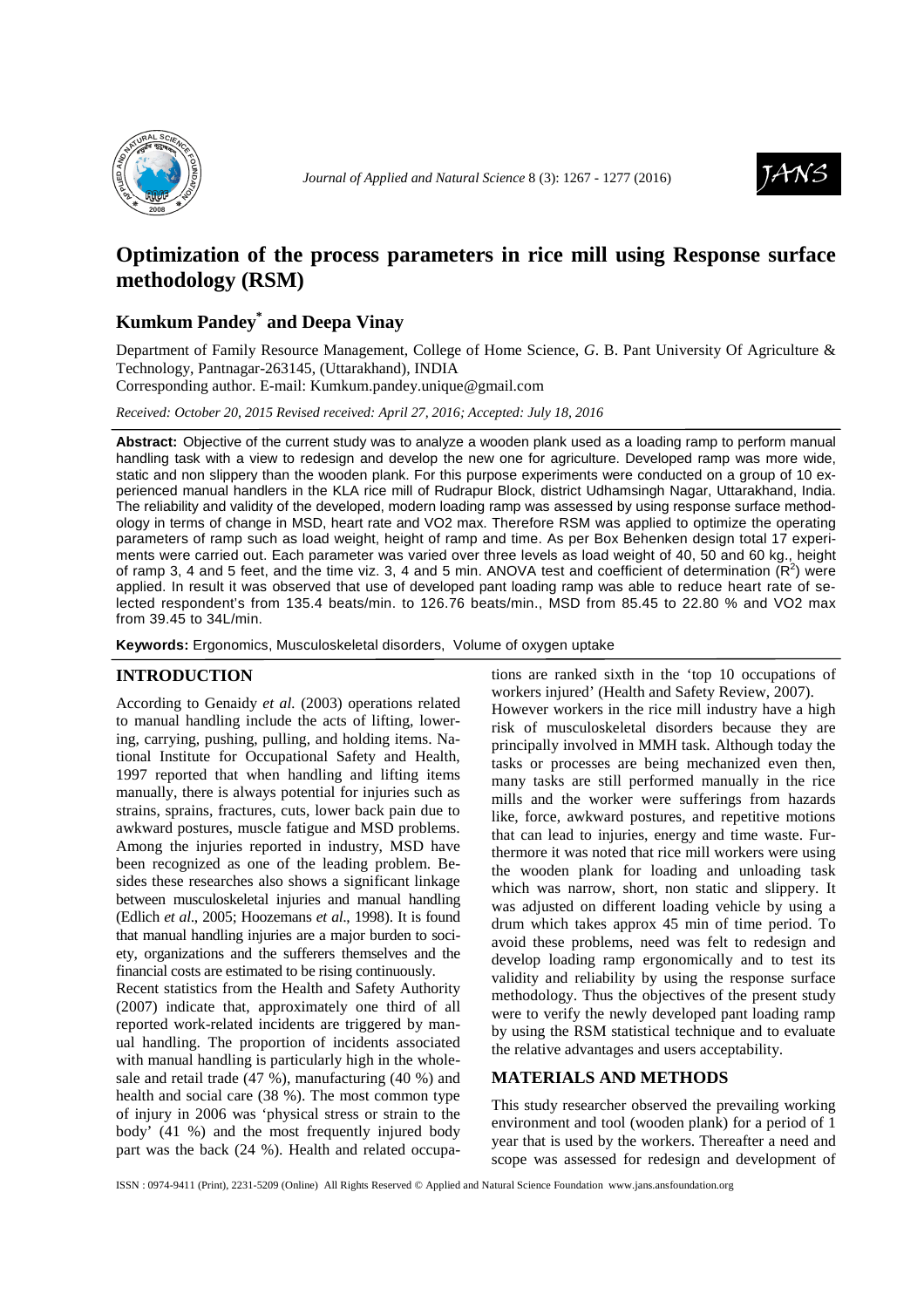loading ramp and a new aluminium pant loading ramp was developed.

Thus newly developed pant loading ramp (length of 19 feet, width of 2 feet and adjustable between 2.5-5 feet) was statistically tested by conducting the experiments of RSM technique and thereafter its acceptability and relative advantages were rated by taking the responses of workers. To fulfil this objective subjects were familiarized with the experimental procedure and some personal and physiological variables of the workers were also taken.

**Subjects:** A group of 10 male subjects were recruited. These workers met the following criteria a minimum of 5 year experience, age between 20-30 years, a low lifetime incidents of injuries, involve in loading and unloading of rice sack and had a good physical fitness. All subjects were belonging to the very low socio-economic status and never received any ergonomic training and each subject perform three trials for each experiment.

**Locale:** Study was done in the KLA rice mill plant of Rudrapur block, district Udhamsinghnagar, Uttarakhand, India.

**Response surface methodology (RSM) analysis through box behenkan experiment design:** RSM is a collection of mathematical and statistical techniques that are useful for the modelling and analysis of problems in which a response of interest is influenced by several variables and the objective is to optimize this response (Natarajan *et al.,* 2011). Hence, RSM technique was applied to test the efficacy of developed pant loading ramp in terms of heart rate, MSD and VO2 max. Thus to conducting RSM analysis of the loading ramp, the selected process variables (load weight, height of ramp and time) were varied up to three levels. Load weight varied as 40, 50 and 60 kg., height of the ramp as 3, 4 and 5 feet and time was also varied as 3, 4, and 5 min. (table 2). The Box Behenken design was used for modelling of experiments. Where total number of experiments based on RSM was observed to be 17 as depicted in table 5.

The selected responses were musculoskeletal discomfort (MSD), heart rate (HR) and maximum volume of oxygen uptake (VO2 max) (Table. 3). Optimization experiments were designed with the help of design expert 8.06 software. Besides this surfur software 9.0 was also employed for the graphical optimization of the multiple responses. The table, 1, 2, 3 and 4 showed the selected parameters of the study as constant, independent, dependent and process variables with their levels.

**Design of experiment:** Design of experiment is required if we wish to extract meaningful conclusions from the measured responses. Adequate experimental design requires competent process knowledge for selection of the factors and their levels that could possibly significantly influence the response. Therefore, the experimental design were performed with the help of design expert 8.06 software and brainstorming approach as shown in table 4 and 5.

**Eqn. 1 shows about the method of calculating coded**  value: Besides response surface methodology, user acceptability of pant loading ramp was also assessed by using a developed interview schedule.

| Coded value $(CV)$ : | x -mid valus (centre point) |        |  |  |
|----------------------|-----------------------------|--------|--|--|
|                      | Difference (internal gap)   | Eqn. 1 |  |  |

#### **RESULTS AND DISCUSSION**

**General characteristics of selected mill workers:**  The general characteristics of selected workers for the ergonomic experiments to carry out the identified maximum drudgery prone activities of MMH task revealed that the mean and SD of age and height of the workers was calculated as 29.03±4.23 years and 162±12.67 cm. Whereas the computation of mean and SD values of body weight, BMI (body mass index), lean body weight and ideal body weights was 53.65±9.28 kg,, 20.84 ±3.41 %, 44.4±5.57 (kg) and 53.6±8.67 kg. The mean of aerobic capacity estimated based on heart rate was 39.45 l/min with SD of  $\pm$  5.67. The mean and SD of blood pressure and pulse rate was 117.53/72.15±12/8.4 (systolic/diastolic) and 76.54±7.56 beats/min. While the mean body temperature was 96.50  $^{0}$ F with SD value of  $\pm$ 2.6, which was in the normal range. Calculated MSD rate was 85.45 %



**Front View 10 Internal view** 



**Plate 1.** *Different views of improved loading ramp.*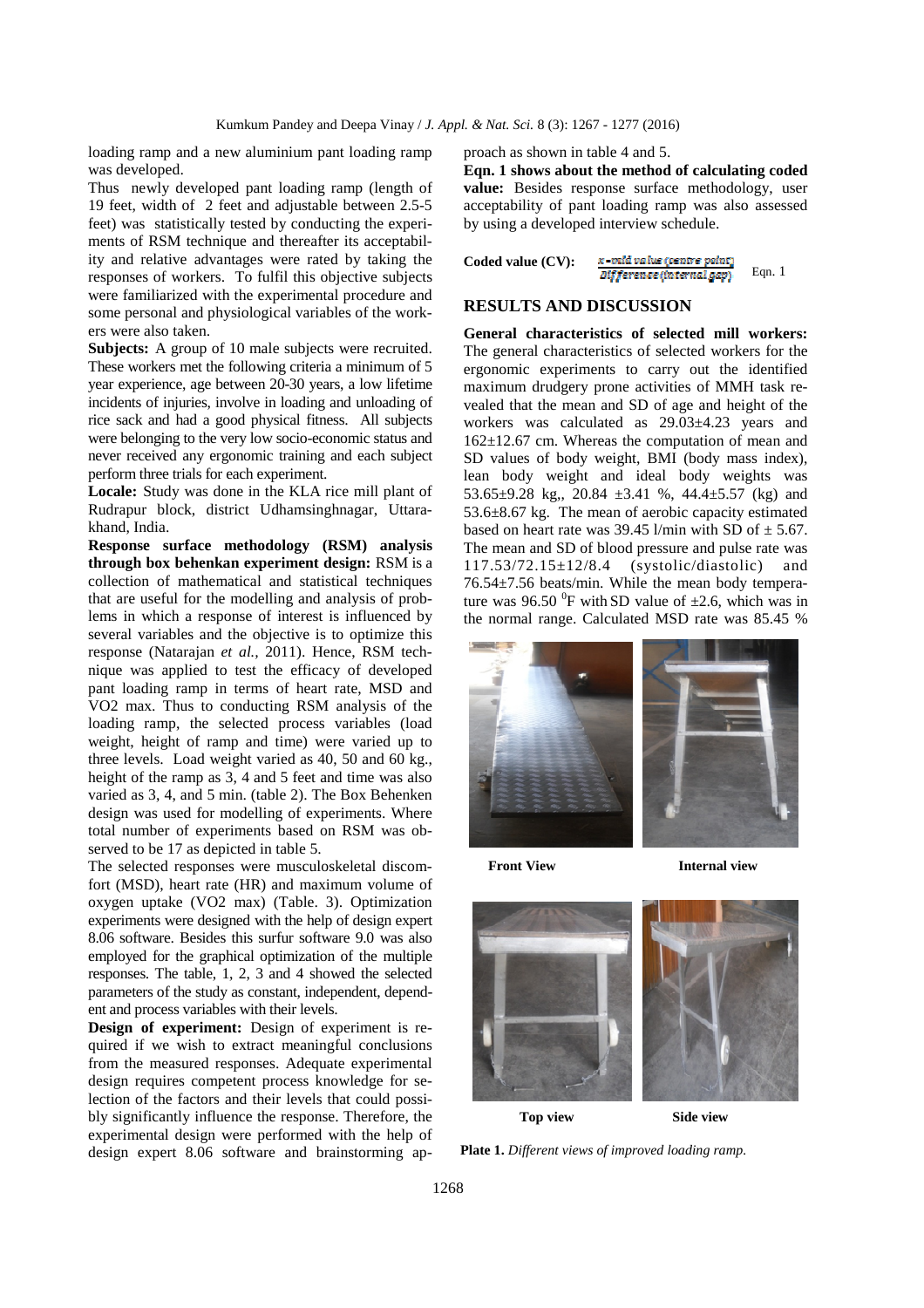**Table 1.** Constant parameters for optimization.

| SI. no. | <b>Parameters</b> | Value/name |
|---------|-------------------|------------|
|         | Back loading      | -          |
|         | Ramp length (16)  | Feet       |

**Table 2.** Independent variables for optimization.

| SI. | <b>Parameter</b> |        | Leve | <b>Range</b> |
|-----|------------------|--------|------|--------------|
| No. |                  |        |      |              |
|     | Load             | weight |      | 40, 50, 60   |
|     | (kilogram)       |        |      |              |
|     | Height (feet)    |        |      | 3, 4, 5      |
|     | Time (minute)    |        |      |              |

**Table 3.** Dependent variables for optimization.

| SI. | Parameter                        | Value/          |
|-----|----------------------------------|-----------------|
| No. |                                  | name            |
|     | MSD (Musculoskeletal discomfort) | %age            |
| 2   | HR (Heart rate)                  | Beats/min.      |
| 6   | $VO2max$ (Volume of maximum      | $L/min$ (litre/ |
|     | oxygen uptake)                   | min)            |

**Table 4.** Process variable and their levels.

| Independent<br>variable | <b>Codes</b> level |     |                     |    |
|-------------------------|--------------------|-----|---------------------|----|
| <b>Name</b>             | Cо                 | - 1 |                     |    |
|                         | de                 |     | <b>Actual level</b> |    |
| weight<br>Load          | $X_1$              | 40  | 50                  | 60 |
| (kilogram)              |                    |     |                     |    |
| Height of ramp          | $X_{2}$            |     |                     |    |
| (feet)                  |                    |     |                     |    |
| Time (minute)           | $X_3$              |     |                     |    |

by using Nordic questionnaire (Kuorinka *et al.,*1987). **Need assessment for technology development :** The MMH work had the highest rate of job related illness and injury. The statistics shows that a great number of accident occurred in MMH tasks compared to other tasks. Seeing this as a huge problem and the needs of a

**Table 5.** Experimental designs.

quick solution onto it, it was decided to work on problem that focuses on the analyzing several activities in manual loading including the causes and the consequences. In order of becoming a developed country, the researcher sees the importance of overcoming the tangible mislead of manual handling in the nation by improved designing of conventional existing which were cost effective and based on the ergonomic principles. Keeping the above facts in mind the need assessment was done to identify issues and problems associated with MMH activities and possible solutions at a KLA rice mill.

From this perspective a participatory workshop was arranged for need analysis. The theme "*Problems while Mill Activities*" of participatory workshop (PW) was defined by active discussion of the entire worker. The environmental condition was flexible and informal with access to refreshment and materials for visualizing the output of the PW. The head of the workers were also participated as a neutral person to guide the PW. Workers were seated after lunch in afternoon in a "U" shaped informal arrangement. The workers were asked to freely highlight all the problems related to their present work situation or conditions, with reference to the PW theme. The workers were tried to focus only on the negative aspects of the PW theme, and possible encumbrances that the workers wanted to change. Each worker described in short, a concrete problem (risk factors identified) that he had experienced. The process continued until workers could not come up with any new problem. Each of the problems mentioned were taken one by one by the group to develop possible solution. In result it was found that all the selected subjects were agreed that there is a need to change the economic, technical, organizational and other factors of KLA, rice mill industry.

**Design approach for redesigning of conventional wooden plank :** The design of any tool/equipment or

| <b>Std</b>     | Run | <b>Factor <math>X_1</math></b><br>Load weight (kg.) | Factor $X_2$<br>Height of ramp (feet) | Factor $X_3$<br>Time (minute) |
|----------------|-----|-----------------------------------------------------|---------------------------------------|-------------------------------|
|                | 17  | $-1.00$                                             | $-1.00$                               | 0.00                          |
| $\overline{c}$ | 14  | 1.00                                                | $-1.00$                               | 0.00                          |
| 3              | 6   | $-1.00$                                             | 1.00                                  | 0.00                          |
| 4              | 13  | 1.00                                                | 1.00                                  | 0.00                          |
| 5              | 15  | $-1.00$                                             | 0.00                                  | $-1.00$                       |
| 6              | 16  | 1.00                                                | 0.00                                  | $-1.00$                       |
| 7              | 2   | $-1.00$                                             | 0.00                                  | 1.00                          |
| 8              | 7   | 1.00                                                | 0.00                                  | 1.00                          |
| 9              |     | 0.00                                                | $-1.00$                               | $-1.00$                       |
| 10             | 3   | 0.00                                                | 1.00                                  | $-1.00$                       |
| 11             | 10  | 0.00                                                | $-1.00$                               | 1.00                          |
| 12             | 8   | 0.00                                                | 1.00                                  | 1.00                          |
| 13             | 9   | 0.00                                                | 0.00                                  | 0.00                          |
| 14             | 5   | 0.00                                                | 0.00                                  | 0.00                          |
| 15             | 11  | 0.00                                                | 0.00                                  | 0.00                          |
| 16             | 12  | 0.00                                                | 0.00                                  | 0.00                          |
| 17             | 4   | 0.00                                                | 0.00                                  | 0.00                          |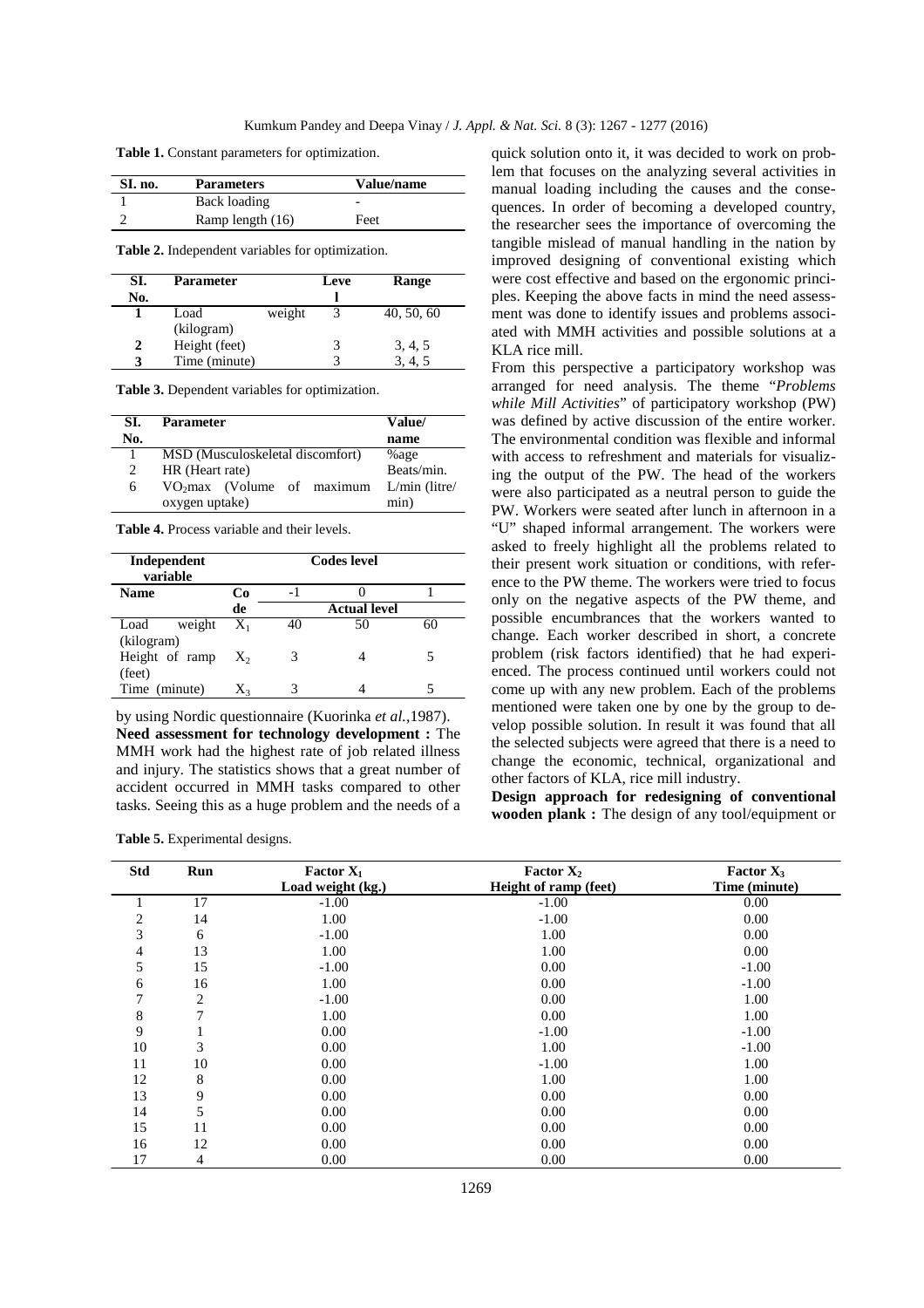| Kumkum Pandey and Deepa Vinay / <i>J. Appl. &amp; Nat. Sci.</i> 8 (3): 1267 - 1277 (2016) |  |  |  |  |
|-------------------------------------------------------------------------------------------|--|--|--|--|
|-------------------------------------------------------------------------------------------|--|--|--|--|

|                |     | Factor $X_1$ | <b>Factor X</b> <sub>2</sub> | Factor $X_3$ | <b>Response 1</b> | <b>Response 2</b> | <b>Response 3</b>   |
|----------------|-----|--------------|------------------------------|--------------|-------------------|-------------------|---------------------|
| <b>Std</b>     | Run | Load weight  | Height                       | <b>Time</b>  | <b>MSD</b>        | HR                | VO <sub>2</sub> max |
|                |     | (kilogram)   | (feet)                       | (minute)     | (%)               | (beats/min.)      | (l/minute)          |
|                | 17  | $-1$         | $-1$                         | 0            | 30                | 123.1             | 35.3                |
| $\mathfrak{D}$ | 14  |              | $-1$                         |              | 50                | 126.25            | 41.09               |
| 3              | 6   | -1           |                              |              | 35                | 124               | 27.84               |
| 4              | 13  |              |                              |              | 55                | 128.12            | 50.28               |
| 5              | 15  | - 1          |                              | - 1          | 20                | 128               | 36.31               |
| 6              | 16  |              |                              | -1           | 55                | 130.33            | 36.12               |
|                | 2   | -1           |                              |              | 35                | 127               | 41.27               |
| 8              |     |              |                              |              | 60                | 131.6             | 23.72               |
| 9              |     |              |                              |              | 40                | 129.16            | 27.19               |
| 10             | 3   |              |                              | -1           | 50                | 127.15            | 25.69               |
| 11             | 10  | $\theta$     | - 1                          |              | 45                | 126.3             | 40.1                |
| 12             | 8   |              |                              |              | 50                | 136.4             | 31.2                |
| 13             | 9   |              |                              |              | 45                | 123.5             | 41.23               |
| 14             | 5.  |              |                              |              | 45                | 124               | 30.34               |
| 15             | 11  | $\theta$     |                              |              | 45                | 127               | 44.3                |
| 16             | 12  | 0            |                              |              | 35                | 125               | 42                  |
| 17             | 4   | 0            |                              |              | 45                | 123.5             | 38.67               |

**Table 6**. Experiment data for various responses from RSM technique.

**Table 7.** Result of regression analysis for responses from RSM technique.

| <b>Source</b> | Musculoskeletal discomfort $(\% )$ |         | Heart rate (beats/min.) |         | Volume of maximum oxygen<br>uptake (l/minute) |         |
|---------------|------------------------------------|---------|-------------------------|---------|-----------------------------------------------|---------|
|               | <b>Coefficient</b>                 | P value | Coefficient             | P value | Coefficient                                   | P value |
| Model         | 43.00                              | 0.0084  | 124.6                   | 0.0062  | 39.308                                        | 0.7495  |
| $X_1$         | 12.51                              | 0.0002  | 1.76875                 | 0.0148  | 1.31125                                       | 0.6687  |
| $X_2$         | 3.12                               | 0.1081  | 1.35125                 | 0.0439  | $-1.08375$                                    | 0.7230  |
| $X_3$         | 3.13                               | 0.1081  | 0.8325                  | 0.1745  | 1.3725                                        | 0.6544  |
| $X_1, X_2$    | 0.000                              | 1.0000  | 0.255                   | 0.7530  | 4.1625                                        | 0.3495  |
| $X1, X_3$     | $-2.50$                            | 0.3322  | 0.5675                  | 0.4900  | $-4.34$                                       | 0.3307  |
| $X_2, X_3$    | $-1.25$                            | 0.6185  | 3.0275                  | 0.0060  | $-1.85$                                       | 0.6694  |
| $X_{1,2}$     | $-2.12$                            | 0.3938  | 0.13                    | 0.8689  | 1.31475                                       | 0.7548  |
| $X_{2,2}$     | 1.63                               | 0.5096  | 0.65                    | 0.4204  | $-1.99525$                                    | 0.6371  |
| $X_{3,2}$     | 1.62                               | 0.5096  | 4.5025                  | 0.0006  | $-6.26775$                                    | 0.1654  |
| $R^2$         | 0.9016                             |         | 0.9104                  |         | 0.4455                                        |         |
| F Value       | 7.12                               |         | 7.91                    |         | 0.62                                          |         |
| Lack of fit   | NS.                                |         | <b>NS</b>               |         | <b>NS</b>                                     |         |

**Table 8.** ANOVA for musculoskeletal discomfort (MSD) during experiment.

| <b>Source</b>    | Df | Sum of square | <b>Mean of square</b> | <b>F</b> Value |
|------------------|----|---------------|-----------------------|----------------|
| Model            | 9  | 1476.99       | 164.11                | $7.12***$      |
| Linear           | 3  | 1406.26       | 468.75                | $20.34***$     |
| <b>Ouadratic</b> | 3  | 31.25         | 10.41                 | 0.45           |
| Interactive      | 3  | 41.25         | 13.75                 | 0.59           |
| Error            | 7  | 161.25        | 23.03                 |                |
| Total            | 16 | 1640.01       |                       |                |

\*\*\*, \*\*, \* significant at 1, 5 and 10 % level of significance respectively;

F tab value  $(9,7) = 6.71$ ; F tab value  $(3,7) = 8.45$  (1%)

F tab value (9, 7) =3.67; F tab value (3, 7) =4.34 (5%)

F tab value  $(9, 7) = 2.72$ ; F tab value  $(3, 7) = 3.07$   $(10\%)$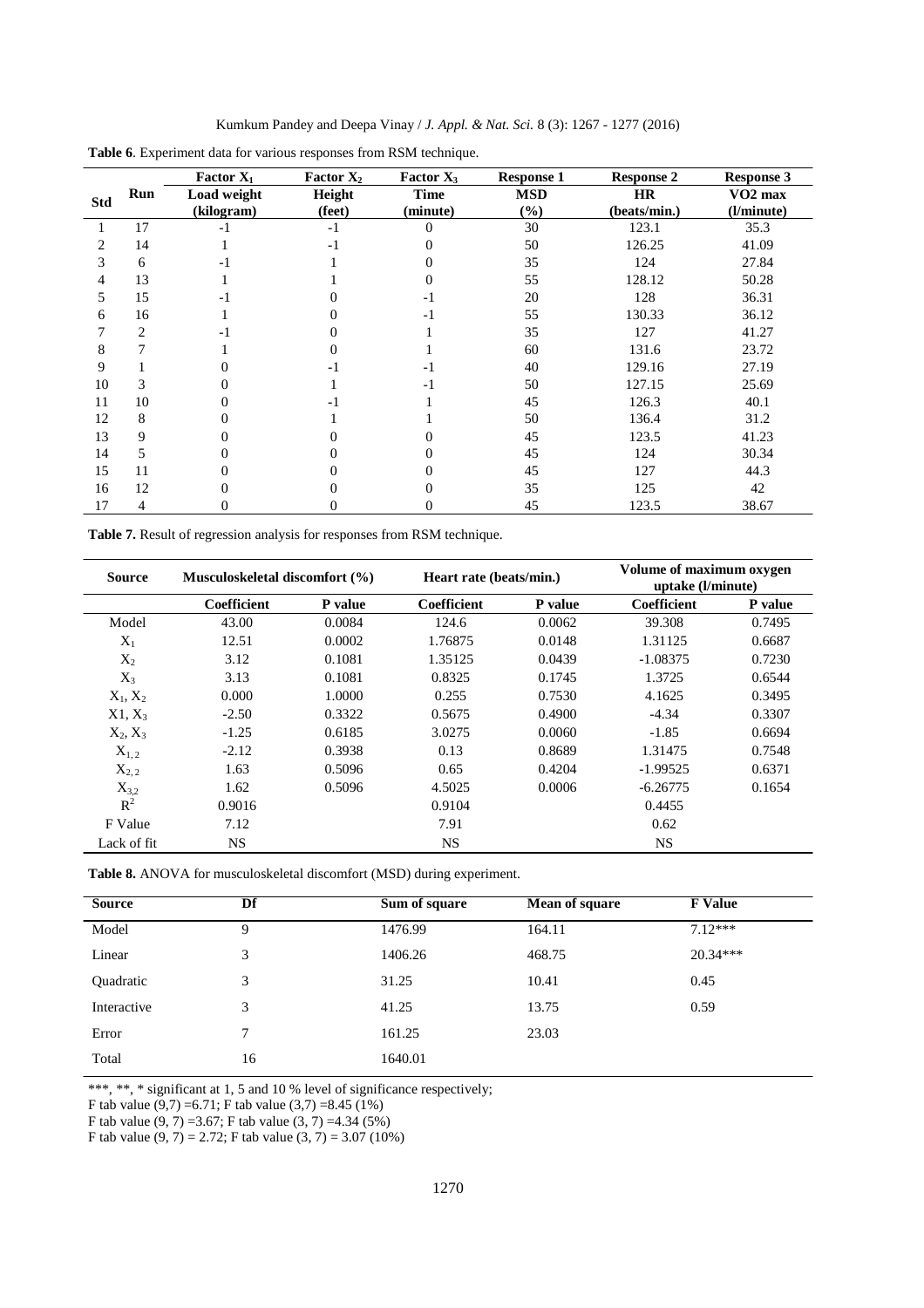| <b>Source</b>  | Df | of<br>Sum | Mean of | <b>F</b> Value |
|----------------|----|-----------|---------|----------------|
|                |    | square    | square  |                |
| Model          | 9  | 1476.99   | 164.11  | $7.12***$      |
| Load           | 4  | 1294.01   | 323.50  | 14.04***       |
| weight $(x_1)$ |    |           |         |                |
| Height $(x_2)$ | 4  | 95.5      | 23.87   | 1.03           |
| Time $(x_3)$   | 4  | 120.5     | 30.12   | 1.30           |
| Error          | 7  | 161.25    | 23.03   |                |
| Total          | 19 | 1671.26   |         |                |

**Table 9.** Total effect of individual parameter on musculoskeletal discomfort (MSD) experiment.

\*\*\*, \*\*, \* significant at 1, 5 and 10 % level of significance respectively

F tab value  $(9.7) = 6.71$ ; F tab value  $(4.7) = 7.84$  (1%)

F tab value  $(9, 7) = 3.67$ ; F tab value  $(4, 7) = 4.12$  (5%)

F tab value  $(9, 7) = 2.72$ ; F tab value  $(4, 7) = 2.96 (10\%)$ 

**Table 11.** Total effect of individual parameter on heart rate (HR) experiment.

| Df | of<br>Sum | Mean   | <b>F Value</b> |
|----|-----------|--------|----------------|
|    | square    | square |                |
| Q  | 172.80    | 19.20  | $7.91***$      |
|    | 26.64     | 6.66   | 2.75           |
|    |           |        |                |
| 4  | 53.31     | 13.32  | $5.51**$       |
| 4  | 128.85    | 32.21  | 13.31***       |
|    | 17        | 2.42.  |                |
| 19 | 225.8     |        |                |
|    |           |        | of             |

\*\*\*, \*\*, \* significant at 1, 5 and 10 % level of significance respectively

F tab value  $(9,7) = 6.71$ ; F tab value  $(4,7) = 7.84$  (1%) F tab value  $(9, 7) = 3.67$ ; F tab value  $(4, 7) = 4.12$  (5%)

F tab value  $(9, 7) = 2.72$ ; F tab value  $(4, 7) = 2.96 (10\%)$ 

**Table 13.** Total effect of individual parameter on total cardiac cost of work (TCCW) experiment.

| Source            | df | of<br>Sum | <b>Mean of FValue</b> |          |
|-------------------|----|-----------|-----------------------|----------|
|                   |    | square    | square                |          |
| Model             | 9  | 228496.67 | 15388.51              | 3.52     |
| Load weig $(x_1)$ | 4  | 1865      | 4662.77               | 0.65     |
| Height $(x_2)$    | 4  | 15328.87  | 3832.21               | 0.53     |
| Time $(x_3)$      | 4  | 208114.8  | 52028.71              | $7.23**$ |
| Error             | 7  | 50358.60  | 7194.08               |          |
| Total             | 19 | 275667.3  |                       |          |

\*\*\*, \*\*, \* significant at 1, 5 and 10 % level of significance respectively

F tab value  $(9.7) = 6.71$ ; F tab value  $(4.7) = 7.84$  (1%)

F tab value  $(9, 7) = 3.67$ ; F tab value  $(4, 7) = 4.12$  (5%) F tab value  $(9, 7) = 2.72$ ; F tab value  $(4, 7) = 2.96 (10\%)$ 

**Table 10.** ANOVA for heart rate (HR) during experiment.

| Source      | Df | of<br>Sum<br>square | of<br>Mean<br>square | <b>F</b> Value |
|-------------|----|---------------------|----------------------|----------------|
| Model       | 9  | 172.80              | 19.20                | $7.91***$      |
| Linear      | 3  | 45.17               | 15.05                | $6.22**$       |
| Ouadratic   | 3  | 38.21               | 12.74                | $5.26**$       |
| Interactive | 3  | 87.21               | 29.07                | $12.01***$     |
| Error       |    | 17                  | 2.42                 |                |
| Total       | 16 | 187.59              |                      |                |

\*\*\*, \*\*, \* significant at 1, 5 and 10 % level of significance respectively

F tab value  $(9,7) = 6.71$ ; F tab value  $(3,7) = 8.45$   $(1%)$ 

F tab value  $(9, 7) = 3.67$ ; F tab value  $(3, 7) = 4.34$  (5%) F tab value  $(9, 7) = 2.72$ ; F tab value  $(3, 7) = 3.07$  (10%)

**Table 12.** ANOVA for maximum volume of oxygen consumption  $(VO2_{max})$  during experiment.

| Source      | Df | of<br>Sum | Mean of FValue |      |
|-------------|----|-----------|----------------|------|
|             |    | square    | square         |      |
| Model       | 9  | 387.89    | 43.09          | 0.62 |
| Linear      | 3  | 38.21     | 12.74          | 0.18 |
| Ouadratic   | 3  | 158.33    | 52.77          | 0.76 |
| Interactive | 3  | 189.43    | 63.14          | 0.91 |
| Error       | 7  | 482.83    | 68.97          |      |
| Total       | 16 | 868.8     |                |      |

\*\*\*, \*\*, \* significant at 1, 5 and 10 % level of significance respectively

F tab value  $(9,7) = 6.71$ ; F tab value  $(3,7) = 8.45$  (1%) F tab value  $(9, 7) = 3.67$ ; F tab value  $(3, 7) = 4.34$  (5%) F tab value  $(9, 7) = 2.72$ ; F tab value  $(3, 7) = 3.07$  (10%)

**Table 14**. Constraints for optimization of parameters.

| Name          | Goal     | Lower | Upper | Goal     |
|---------------|----------|-------|-------|----------|
|               |          | Limit | limit | setting  |
| Load weight   | In range | $-1$  | 1     | $^{+++}$ |
| Ramp height   | In range | $-1$  | 1     | $^{+++}$ |
| Time          | mini-    | $-1$  | 1     | $+++++$  |
|               | mum      |       |       |          |
| Muscu-        | mini-    | $-1$  | 1     | $+++++$  |
| loskeletal    | mum      |       |       |          |
| discomfort    |          |       |       |          |
| (MSD)         |          |       |       |          |
| Heart<br>rate | mini-    | $-1$  | 1     | $+++++$  |
| (HR)          | mum      |       |       |          |
| Volume<br>of  | mini-    | $-1$  | 1     | $+++++$  |
| maximum       | mum      |       |       |          |
| oxygen<br>up- |          |       |       |          |
| take<br>(VO2  |          |       |       |          |
| max)          |          |       |       |          |

**Table 15.** Optimum values of parameters for experimentation of loading ramp.

| <b>Value</b> | Load weight<br>(kg.) | <b>Height</b><br>(feet) | Time<br>(minutes) | <b>MSD</b><br>$\frac{9}{0}$ | HR<br>(Beats/min.) | $VO2$ max<br>(l/min.) | <b>Desirability</b> |
|--------------|----------------------|-------------------------|-------------------|-----------------------------|--------------------|-----------------------|---------------------|
| Coded        | - 1                  | $-1$                    | $-.71$            |                             |                    |                       |                     |
| Actual       | 40                   |                         | 3.29              | 22.80                       | 126.76             | 34.00                 | 0.84                |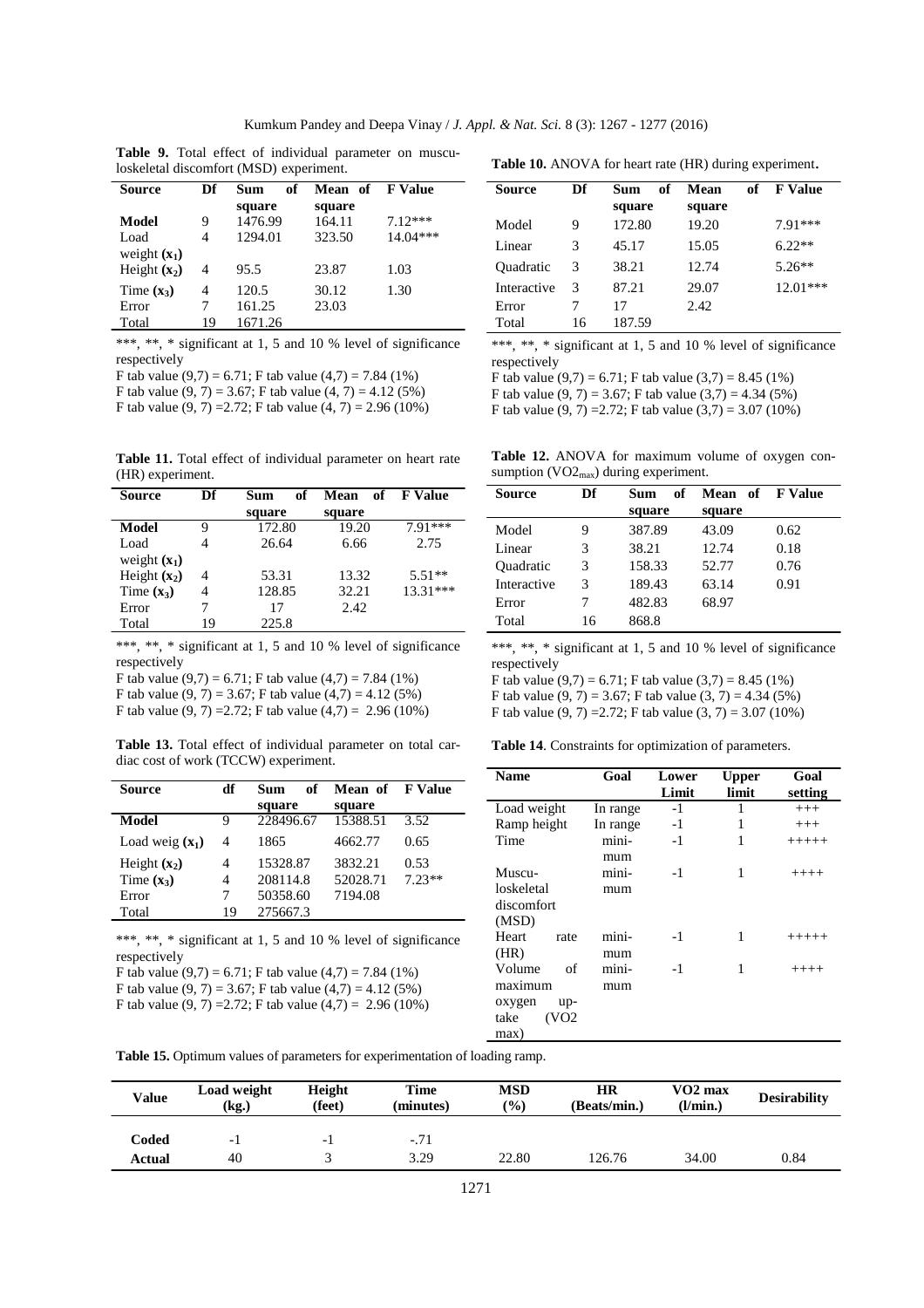





**A2.** *Effect of load weight and time on MSD* **A2***. Effect of load weight and time on HR* 



**A3.** *Effect of height and time on MSD* **A3.** *Effect of height and time on HR* 



machinery should be considered in relation to both the body dimension of individual Hence the variation







**Fig. 2 (A1-A3):** *Contour plots for heart rate (HR) during experiment*.

of the individual body dimensions should be given the emphasis when a design problem is tackled. It is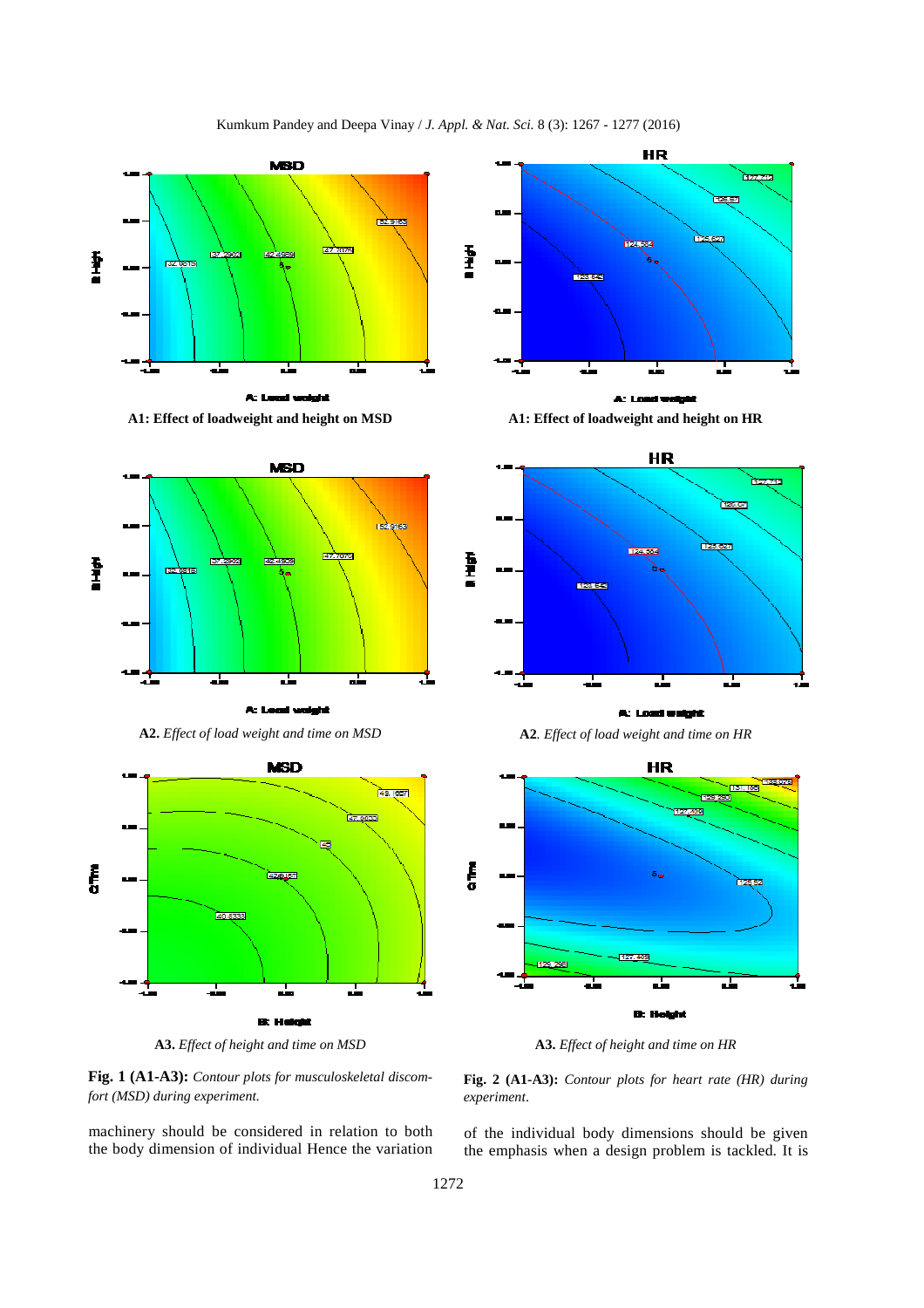

**A1.** *Effect of load weight and height on VO<sup>2</sup>* max.



**A2***. Effect of load weight and time on VO<sup>2</sup> max.* 



**Fig. 3:** *Contour plots for volume of maximum oxygen uptake (VO2 max) during experiment.*

widely agreed that use of  $5<sup>th</sup>$ ,  $50<sup>th</sup>$  or  $95<sup>th</sup>$  %ile value of various body measurement is more logical in design considerations.

**Conventional Loading ramp:** The conventional loading ramp (wooden plank) was used from the past several years and was made up of wood in rectangular



**Fig. 4** *User's acceptability with relative use of developed loading ramp.* 

| Table 16. Comparative evaluation of pant loading ramp |  |  |
|-------------------------------------------------------|--|--|
|                                                       |  |  |

| S.No. | <b>Physiological parameters</b> | Woode   | Pant    |
|-------|---------------------------------|---------|---------|
|       |                                 | n plank | Loading |
|       |                                 |         | ramp    |
|       | Average working heart           | 135.4   | 126.76  |
|       | rate (AWHR)                     |         |         |
| 2     | Peak heart rate (PHR)           | 141     | 130.2   |
| 3     | Musculoskeletal discom-         | 85.45   | 22.80   |
|       | fort (MSD)                      |         |         |
| 4     | Volume of maximum oxy-          | 39.45   | 34      |
|       | gen uptake (VO2 max)            |         |         |
| 5     | Total cardiac cost of work      | 996.3   | 564.36  |
|       | (TCCW)                          |         |         |

shape with the length of 12 feet, width of 1 foot, thickness of 2 inch and the rubber stripes were sticked on it, to make it anti slippery. It was found as very heavy and there was no provision to make it static on the different loading heights. For this purpose the workers were using the conventional drum to hold and make it in static position during loading and unloading activities. In terms of tool designing, Koivunen (1994) designed the cleaning equipment and reported that the redesign of the tool was based on the problem analysis and participation of the cleaners in user-centered design. Many researchers have emphasized the idea of a usercentered approach in designing hand tools (Kardborn, 1998; Pheasant, 1996). In one "Swedish hand tool project" the user-centered approach was the basis for designing 10 non powered hand tools, and it was found that user participation was an effective method that provided important information for specification, design and evaluation of improved hand tool design (Kardborn, 1998). Some studies suggested that general judgement of the tool/operator situation in design aspect is often needed, and the "cube model" (Sperling *et al*., 1993) and "over exertion model" (Kumar, 1994) also provide a good basis for such judgement.

**Design and development of aluminium loading ramp** : On the basis of evaluation of conventional tools need was felt to redesign and develop a loading ramp technology especially for worker to improve their health, safety and productivity. The design was based on the existing basic design of wooden plank, which were poorly designed and not found to be suit-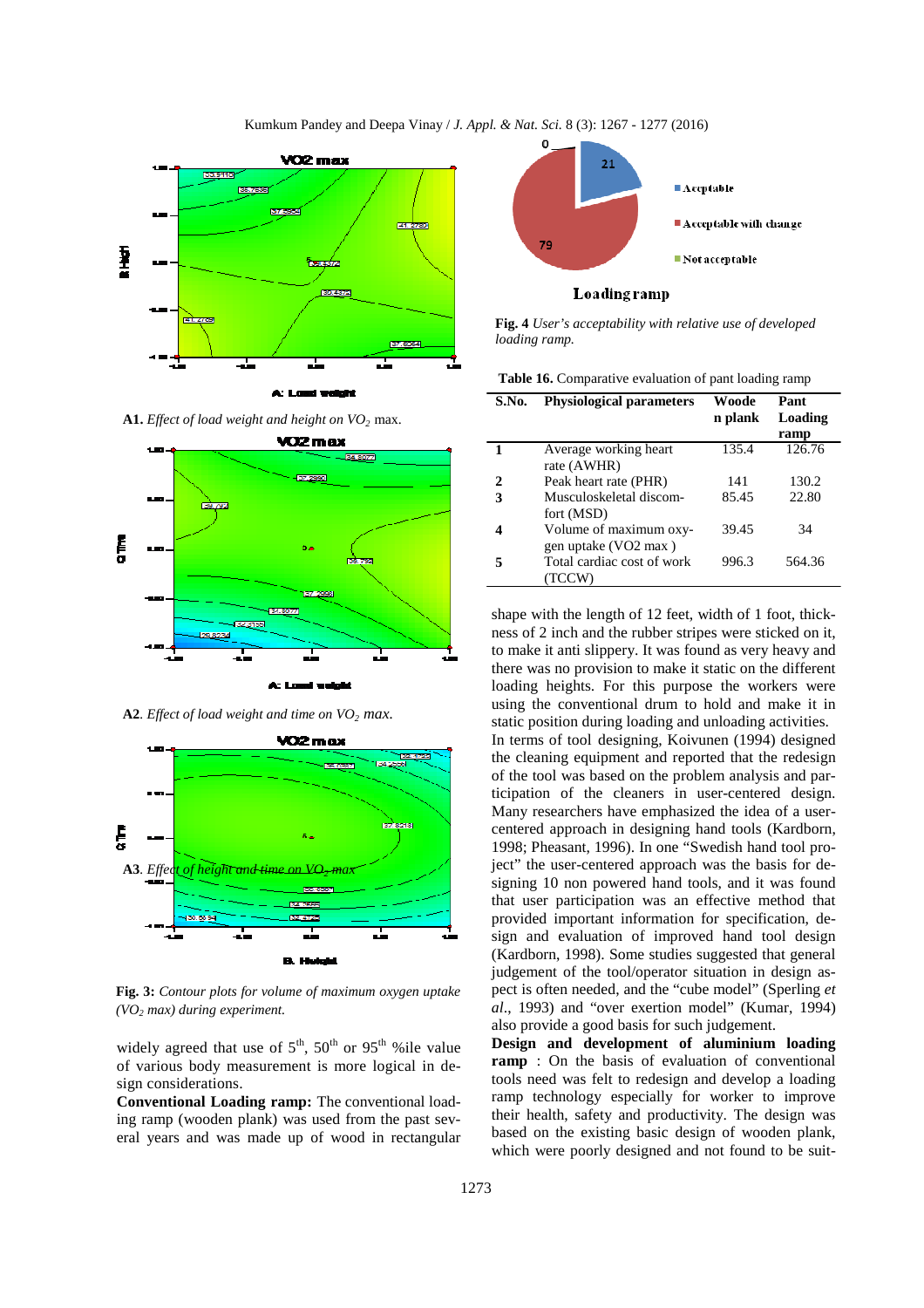able, according to the need of users. These were causing to drudgery during activities because it is used for longer duration and its operation demands more energy and time. During the redesign and development phase it was observed that there was tremendous scope of improvement to get the best output. In addition to the open observation, interviews were carried out to get the feedback of the following working tool.

**Optimization of process parameters using response surface methodology (RSM):** Response surface methodology (RSM) is a collection of mathematical and statistical techniques for empirical model building by careful design of experiments (Sampaio *et al.,* 2006). The objective of it's to optimize a response (output variable) which is influenced by several independent variables (input variables) (Alvarez, 2000). An experiment is a series of tests, called runs, in which changes are made in the input variables in order to identify the reasons for changes in the output response. Therefore in this study the RSM was applied to optimize the operating parameters (load weight, height of ramp and time) consider during the experiment. As per Box Behenken design total 17 experiments were carried out. Each parameter was varied over three levels. The load weight of the sacs were varies over three levels as 40, 50 and 60 kg. The height of the ramp was varied over three ranges 3, 4 and 5 feet. Whereas the loading time while experiments were also varied over the three levels viz. 3, 4 and 5 min. The responses selected were musculoskeletal discomfort, heart rate and volume of maximum oxygen uptake  $(VO2<sub>max</sub>)$ . ANOVA test was applied to evaluate the adequacy (by applying the lack-of-fit test) of different models and to evaluate the statistical significance of the factors in the model. In order to examine the goodness and evaluate the adequacy of a fitted model, the coefficient of determination  $(R^2)$  was calculated. The surfer software 9.0 was employed for the graphical optimization; similar techniques were also reported by Pishgar *et al*. (2012).

**Development of second order model :** A complete second mathematical model (Eqn 1) model was fitted to the data and adequacy of the model was tested considering the coefficient of multiple determinations  $(R<sup>2</sup>)$ , fisher's F-test and lack of fit. The model was then used to interpret the effect of various parameters on the response. Optimization of process parameter was carried out at the end of analysis. The optimized value of process parameter was used and contours were developed for selected parameters.

Second order model was used to interpret the effect of load weight, ramp height and time of load carrying on back on various response (table 6) musculoskeletal discomfort, heat rate (HR) and volume of maximum oxygen uptake (VO2 max). Complete second order model was fitted to the data and adequacy of the model was tested consider  $R^2$  and F test.

The second order mathematical response function for three independent variables has the following general form:



Experimental data were analyzed by employing multiple regression technique to develop response functions and variable parameters were optimized for the best outputs. The regression coefficient of the complete second order model and their significance has been reported in the table 7. High P value indicated that a model had a significant lack of fit and therefore considered to be inadequate. The lower the value of P, better would be model. The model having P value lower than 0.1 were accepted.

**Effect of independent variables on different responses:** By response surface methodology, a complete realization of the process parameters and their effects were achieved under following heads:

**Effect of load weight, height and time on musculoskeletal discomfort (MSD)***:* The musculoskeletal discomfort during the whole set of experiment ranged from 1 to 17 over entire experiment condition. Maximum MSD was observed from experiment number 8 having load weight of 60 kg., height 4 feet, and time 5 minute, while minimum MSD was observed from experiment number 5 at load weight 40 kg., height 4 feet and the time period was 3 minute. The main reason behind these variations in MSD was that the load weight and time was decreased in experiment number 5.

Significance of independent variable i.e. loads weight, height and time on MSD data was tested using ANOVA. Total effect of individual parameters was also assessed using ANOVA and the details are tabulated in table 8.Full second order model was fitted to MSD and other various experiment conditions using multiple regression analysis. Table 9 reports the result of regression analysis of MSD. The coefficient of determination  $(R^2)$  regression model for this parameter was found 0.90, which implies that the model account for 90 % variability in data. The second order model was found to be highly significant at 1% level of significance with F value of 7.12 and non significant lack of fit. Hence, second order model was found to be adequate in describing the behaviour of MSD with respect to dependent variables because it has higher  $R^2$  and F value.

**Effect of load weight, height and time on heart rate (HR):** The heart rate data during the whole set of experiment ranged from 1 to 17 over entire experiment condition. Maximum heart rate was observed from experiment number 12 having load weight of 50 kg., height 5 feet, and time was 5 minute, while minimum heart rate was observed from experiment number 1 at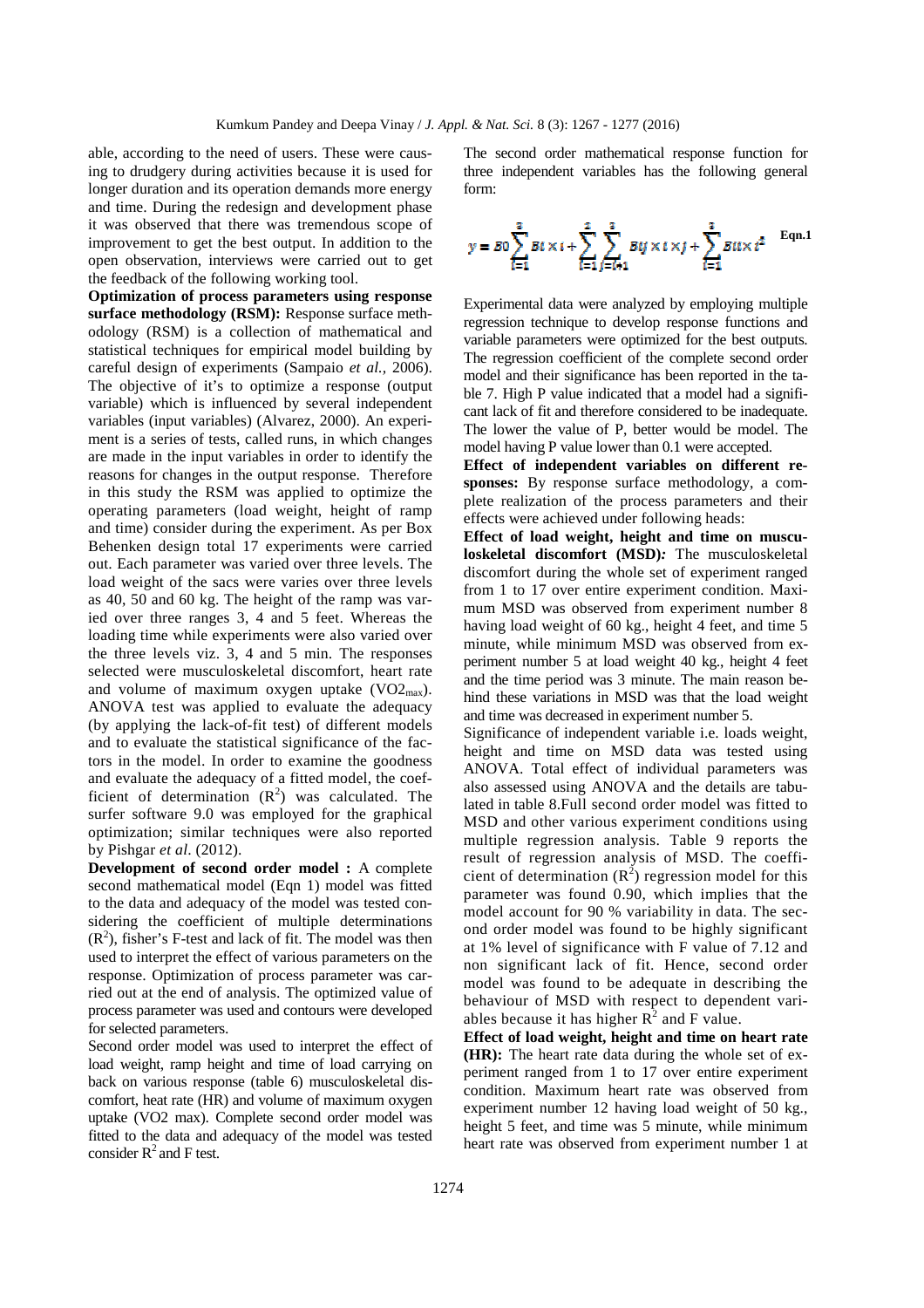load weight 40 kg., height 3 feet and the time period was 4 minute. The main reason behind these variations in heart rate was that the load weight and time was reduced in experiment number 1.

Significance of independent variable i.e. loads weight, height and time on heart rate data was tested using ANOVA. Total effect of individual parameters was also assessed using ANOVA and the details are tabulated in 10.significant. Hence, second order model was found to be adequate in describing the behaviour of heart rate with respect to dependent variables because it has higher  $R^2$  and F value.

**Effect of load weight, height and time on maximum volume of oxygen consumption (VO2max):** The maximum volume of oxygen consumption (VO2<sub>max</sub>) data during the whole set of experiment ranged from 1 to 17 over entire experiment condition. Maximum  $VO2_{\text{max}}$ was observed from experiment number 4 having load weight of 60 kg., height 5 feet, and time was 4 minute, whereas minimum  $VO2_{max}$  was observed from experiment number 8 at load weight 60 kg., height 4 feet and the time period was 5 minute. The main reason behind this variation in TCCW was that the, height was reduced in experiment number 5, whereas the time and weight was equal to the experiment number 4.

Significance of independent variable i.e. loads weight, height and time on VO2max data was tested using ANOVA. Total effect of individual parameters was also assessed using ANOVA and the details are tabulated in 12.Full second order model was fitted to VO2max and other various experiment conditions using multiple regression analysis. Table 13 reports the result of regression analysis of VO2max. The coefficient of determination  $(R^2)$  regression model for this parameter was found very less 0.44, which implies that the model account for only 44 % variability in data. The second order model was not found to be significant at 1%, 5 % and 10 % level of significance with F value of 0.62 with the non significant lack of fit. Hence, second order model was not found to be adequate in describing the behaviour of  $VO2_{max}$  with respect to dependent variables because it has lower  $R^2$  and F value.

**Optimization of parameters (load weight, height and time) for described responses:** Numerical optimization was carried out using design software. The goal was fixed to minimize heart rate, energy expenditure and musculoskeletal disorder. The responses i.e. musculoskeletal discomfort, heart rate (HR) and volume of maximum oxygen uptake  $(VO2<sub>max</sub>)$  were taken into consideration for optimization. The goal seeking begins at a random starting point and proceeds up and down the steepest slope on the response surface for a maximum and minimum value of the response respectively. Importance to the responses and independent variables were given on the basis of the objective of the study. Maximum importance was (+++++) was given to time and

heart rate, next importance were given to the musculoskeletal disorder (MSD) (++++) and volume of maximum oxygen uptake (VO2max), while the goal of load weight and height (+++) was kept at in range similar study was also reported by Rai *et al.* (2012). The goal setup and optimum value of different parameters obtained is given in table 14

During optimization 17 solution were obtained, out of which the most suitable criteria, was selected. The selected solution was tested for the actual conditions and it was observed out of three independent variable. Optimum results were obtained when the load weight 40 kg., height 3 feet and time 3.29 minute.

**Optimization of the design parameters for development of an appropriate loading ramp:** The numerical values investigated the independent design parameters of the ramp to obtain the optimum human capacity and efficiency. The surfur software 9.0 was employed for the optimization of the multiple responses. The desired goals (maximize or minimize) for each variable and response were chosen and different weights (i.e. a number between 0.1 and 1.0, which shows the importance of the desired goal) were assigned to each goal to adjust the shape of its particular desirability function. The optimised values of variables (table 15) such as load weight 40 kg., ramp height 3 feet and time 3.29 minute were determined. On this basis, a new loading ramp, having a height 3 feet mm, time 3.29 minutes and load weight of 40 kg leads to MSD i.e. 22.80 % with heart rate of 126.76 beats/min. and  $VO2_{max}$  34 L/ min. with overall desirability were found to be 0.84 %. Hence, this combination shows the maximum efficiency with minimum time, energy and musculoskeletal disorder was obtained by loading ramp.

**Graphical optimization :** In order to show the effect of variable (load weight, height and time) and to determine the operating range for best results, contour plot was drawn and shown in Fig 1 to 2 for various combinations of interactive term either at optimum value or centre point.

**Optimization of process parameters for MSD:** Optimization of processing condition using surfer software was carried out to minimize the ergonomic problems and increased efficiency. The MSD at optimum was found to be 22.80 %. Contour plot Fig. 1 (A1) depicts the effect of load weight and height on MSD. It was observed that MSD was increased with the load weight of rice sack and height of the ramp.

Fig. 1 (A2) shows the effect of both time and load weight on MSD, it was observed that MSD was increased in linear pattern with the time and load weight increased. Whereas Fig. 1 (A3) also shows the effect of ramp height and time on MSD. Hence, it was observed that both time and height affects the MSD rates. **Optimization of process parameters for heart rate**: The heart rate at optimum was found to be 126.76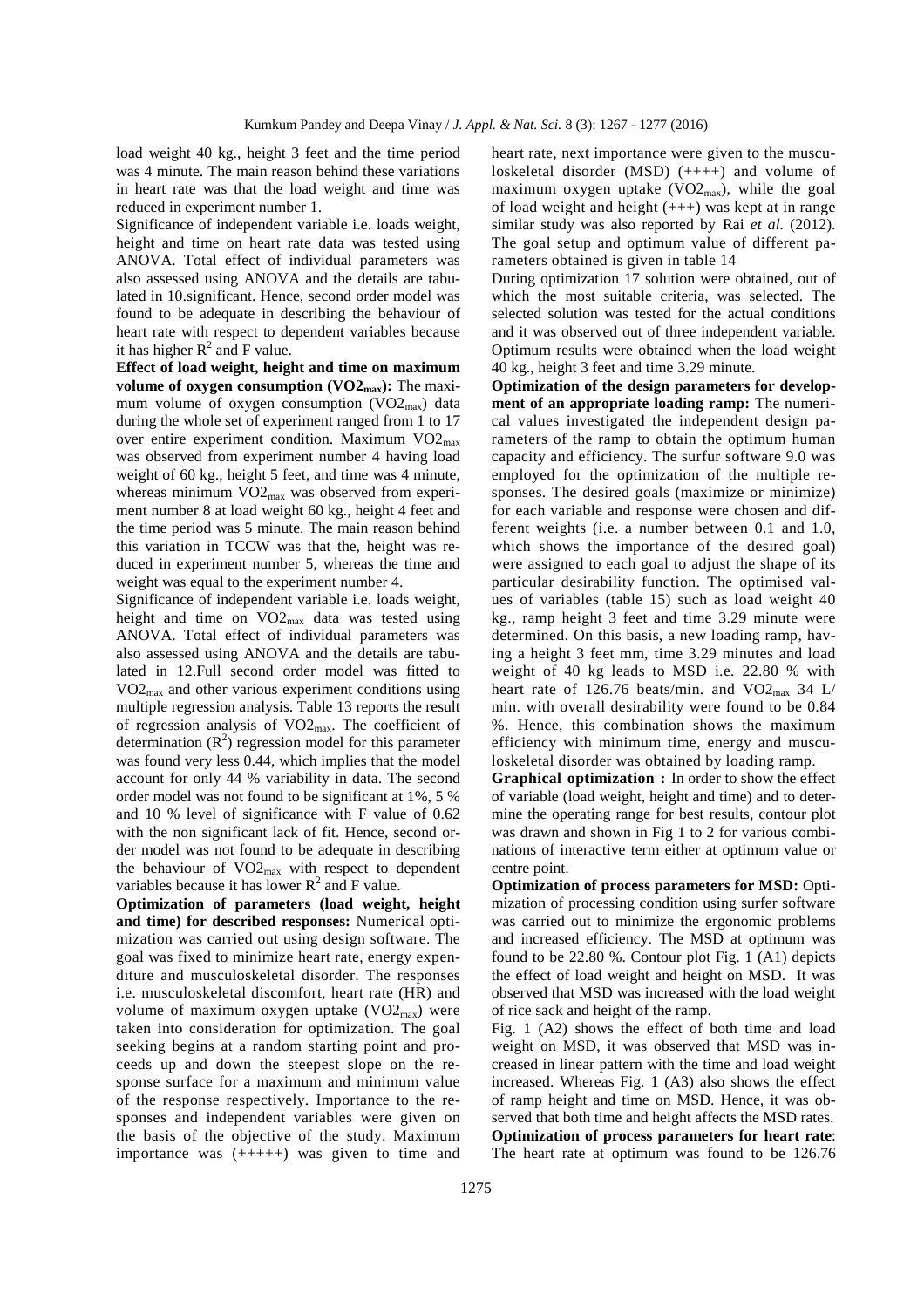beats/min. Fig. 2(A1) depicting the effect of load weight and height on heart rate, it was observed that heart rate was found to be increased with the both, ramp height and load weight. From Fig.2 (A2) which shows the effect of load weight and time on heart rate, it was observed that only time, affects the heart rate parameters. Whereas Fig. 2 (A3) shows the effect of ramp height and time on heart rate. Therefore it was observed that only time affects the heart rate of human body .

**Optimization of process parameters for volume of oxygen consumption (VO2 max)**: The volume of maximum oxygen consumption  $(VO2_{\text{max}})$  at optimum was found to be 34.00 L/min. Fig. 3 (A1) depicting the effect of load weight and height on VO2max at centre point and it shows a minimum region at centre which is called as saddle point and showed that there is no effect of load weight and height on VO2max. Whereas Fig. 3 (A2), also showed a minimum region at centre which is called as saddle point and showed that there is no effect of load weight and time on VO2max. Fig. 3 (A3) shows the effect of time and ramp height on  $VO2_{\text{max}}$ , it was observed that only time rather than height affects the VO2max parameters.

**Comparative performance of the pant loading ramp and existing wooden plank.:** Use of developed loading ramp was able to reduce average working heart rate of selected respondents from 135.4 beats/min. to 126.76 beats/min., peak heart rate from 141-130.2 beats/min. musculoskeletal discomfort from 85.45 to 22.80 %, VO2 max from 39.45 to 34L/min. and TCCW from 996.3 to 564.36 beats. It means the energetic workload and perceived discomfort of the respondents in different body regions differ significantly for the use of both traditional and developed loading ramp.Out of 10 subjects 7 were rated the conventional wooden plank as physically and physiologically more demanding than modern ones and it was able to reduce the preparation time of loading platform from 45 min. to 5 min. Thus the acceptability and usability of developed loading ramp was more than 60 % as reported by the selected subjects.

User's acceptability of pant loading ramp : User's acceptability of improved loading ramp was assessed on the basis of three point continuum i.e. acceptable, acceptable with change and not acceptable. Data regarding acceptability of loading ramp showed that 21 % respondents were agreed that it is acceptable as such, while rest i.e. 79 % respondents were agreed that it was acceptable with some changes like length of the ramp.

#### **Conclusion**

The machine efficiency of a new loading ramp was found optimum on having a height 3 feet mm, time 3.29 minutes and load weight of 40 kg leads to the MSD i.e. 22.80 % with heart rate of 126.76 beats/ min. and  $VO2_{\text{max}}$  34 L/min. with overall desirability were found to be 0.84 %. Hence, this combination shows the maximum efficiency with minimum time, energy and musculoskeletal disorder was obtained by loading ramp.

#### **ACKNOWLEDGEMENTS**

The authors would like to thank to employers and employees who participated in the study and University Grant Commission for funding.

#### **REFERENCES**

- Alvarez, L.E. (2000). Approximation model building for design optimization using the RSM and genetic programming, Ph.D. thesis, depertment of civil and environmatal engineering, university of Brandford, UK..
- Edlich, R.F., Hudson, M.A., Buschbacher, R.M., Winters, K.L., Britt, L.D., Cox, M.J., Becker, D.G., McLaughlin, J.K., Gubler, K.D. and Zomerschoe, T.S. et al. (2005). Devastating injuries in healthcare workers: Description of the crisis and legislative solution to the epidemic of back injury from patient lifting. *Journal of Long Term Effects of Medical Implants*, 15: 225-241.
- Genaidy, A. M.; Christensen, D.M.; Nogiates, C. and Deraireh, N. (2003). What is heavy? *Journal of Ergonomics,* 41 (4): 420-432.
- Health and Safety Authority. (2007). HSA summary of injury illness and fatality statistics 2005-2006.
- Health and Safety Review. (2007). OIB figures suggest accidents increasing. January/February.
- Hoozemans, M.J., van der B, A.J., Frings, D.M.H., van Dijk, F.J. and van der Woude, L.H. (1998). Pushing and pulling in relation to musculoskeletal disorders: A review of risk factors. *Journal of Ergonomics*, 41: 757-781.
- Kardborn, A. (1998). Inter-organizational participation and user focus in a large-scale product development programme: The Swedish hand tool project. *International Journal of Industrial Ergonomisc*, 21: 369-381.
- Koivunen, M.R. (1994). Actor Tools: tools for user interface modeling, developing and analysis.
- Kumar, S. (1994). A conceptual model of overexertion, safety and risk of injury in occupational settings. *Human Factors*, 36: 197-209.
- Kuorinka, A. *et al.* (1987). Participation in workplace design with reference to low back pain: a case for the improvement of the police patrol car. Ergonomics, 37 (7):1131- 1136.
- Natarajan, U., Periyanan, P.R. and Yang, S.H. (2011). Multipleresponse optimization for microend milling process using response surface methodology ;The international Journal of advanced Manufacturing Technolgy, 56 (1-4) 177.
- National Institute for Occupational Safety and Health (NIOSH). (1997). Work-related musculoskeletal disorders (NIOSH Facts, document No. 705005). Washington, DC, USA; NIOSH.
- Pheasant, S.T. (1996). Body space: anthropometry, ergonomics and design of work,  $2<sup>nd</sup>$  edition, Taylor & Francis, London.
- Pishgar S.H. Komleh, Keyhan I.A., Mostofi, M.R., Sarkariand, A. and Jafari (2012). Application of Response Surface Methodology for Optimization of Picker-Husker Harvesting Losses in Corn Seed. *Iranica Journal of Energy & Environment* 3 (2): 134-142.
- Rai, A. (2012). Ergonomic evaluation of conventional and